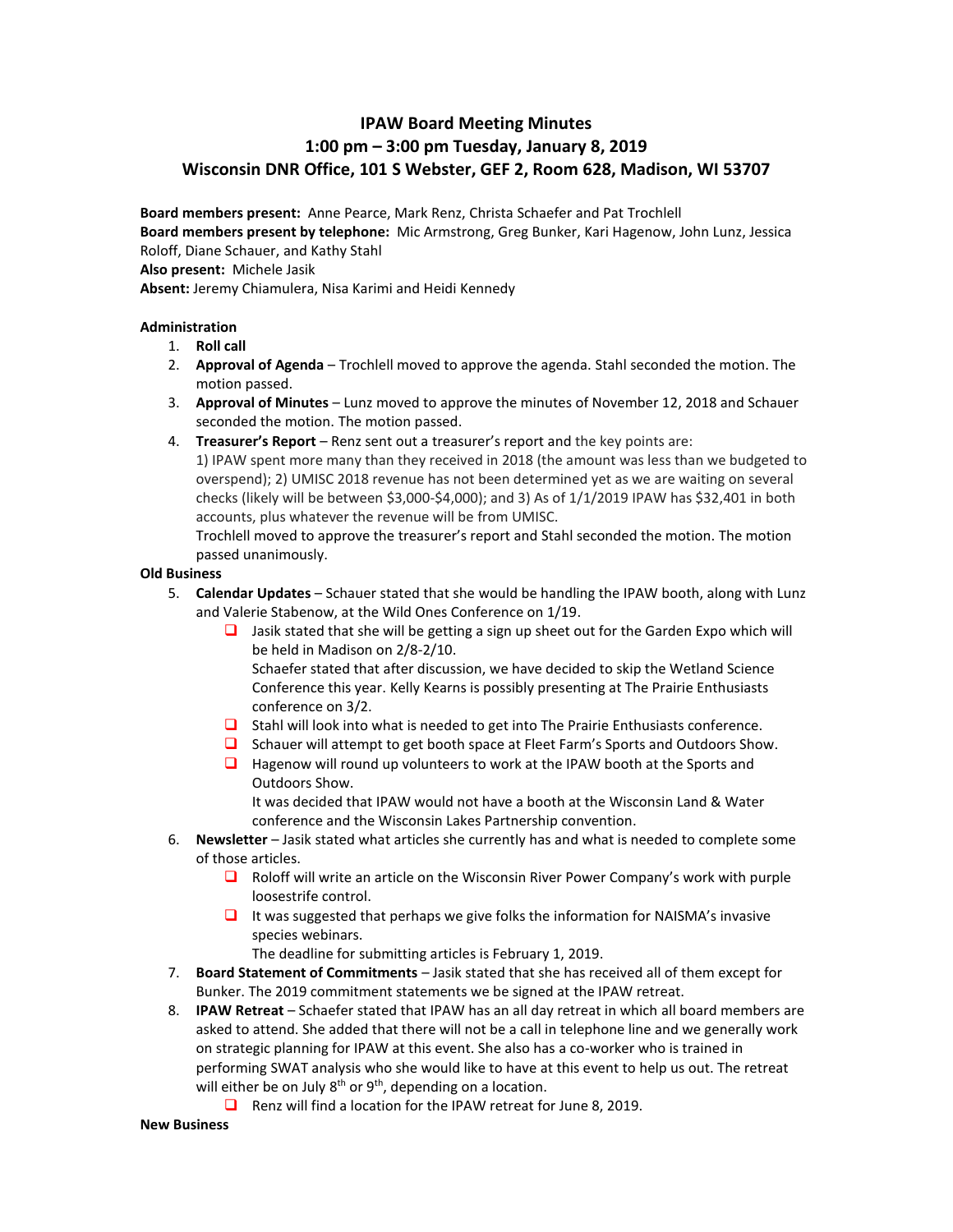9. **2018 Income and Expenses and 2019 Budget** – Schaefer presented the IPAW board with the IPAW budget, stating that she is willing to change things once folks have had a chance to look it over. There were several discussions as to different amounts for several line items. Some examples were: it was thought that the field days value should be increased because of doing 5 field days and 5 right of way workshops; there should be an increase in the CISMA value due to offering more with the IPAW grant to CISMAs; and there should be some money in the legislative events.

 $\Box$  Schaefer will be updating the budget and it will be voted on at the next board meeting. 10. **Wisconsin Waterfowl Association January Newsletter** – Schauer stated that she has been encouraging IPAW to form a partnership with sportsmen groups for years. Ducks Unlimited, Pheasants Forever WI, WI Trout Unlimited, WI Waterfowl Association, WI Wetlands Association and the WI Wildlife Federation have gotten together and have created a Sportsmen for Wetlands Coalition. The purpose of the coalition is to raise awareness of wetlands to the general public and policy makers. This coalition is currently soliciting for membership of this group and Schauer would like IPAW to become a member. This membership would allow one IPAW member to provide input at their meetings in exchange for helping distribute the coalition's communications, when appropriate. Several board members stated that they were unclear as to what the group actually does.

- ❑ Schauer will look into what the Sportsmen for Wetlands Coalition does and report back to the board at the next meeting.
- 11. **PlayCleanGo Partnership** Schaefer stated that IPAW currently is a partner of the PlayCleanGo partnership. Several board members stated that originally it was their thought that once they obtained our membership, they would then ask for money. Renz stated that PlayCleanGo did just receive a federal grant to continue to spread their mission. Jasik stated that the partnership levels are: \$10.00, \$150, \$300 and \$500.

Lunz moved that IPAW retain its partnership with PlayCleanGo at the \$10.00 level. Renz seconded the motion. The motion passed.

- 12. **2018 Annual Report**  Schaefer stated that she was hoping to have the Annual Report ready for this meeting.
	- ❑ Schaefer will work on getting the 2018 Annual Report completed.
- 13. **Curriculum Email** Schaefer stated that IPAW received an email stating that they believe there should be an educational curriculum for schools about invasive species. There were several discussions as to who (if anyone) would have this. It was said that the Wisconsin DNR had something called EEK and IPAW has a book on their website called "Teaching About Invasive Species. It was suggested that this email be past on to the Wisconsin Invasive Species Council.
- 14. **CISMA** Schauer stated that our EmpowerU Workshop, CISMA/IPAW Annual Meeting, and AIS meeting will be taking place April 2-4, 2019. The Generations training will take place on April 3 first thing in the morning. There is a \$5.00 charge for a booklet for this training that Tim Campbell has offered to pick up the cost on. Schaefer stated that IPAW's Annual Meeting will be taking place on April 3, 2019 and she strongly

encouraged IPAW board members to attend.

15. **Website** – Schaefer stated that the website has been converted. There are still several things that could be worked on, but the sight is up and ready to take over. Jasik added that because of year-end, she asked Scott to wait because there are some problems with PayPal and we did not want to cause difficulties for folks that we have asked for donations. The new site will be going up sometime in January. It can be seen at www.ipaw.biz if anyone would like to look it over. All of the content has been moved, but it may not be in the same place as it was originally found.

16. **Field Days** – Pearce stated that it has now been confirmed that we will be conducting five roadside workshops. They will take place in July in Brown, Chippewa, Iowa, Kenosha and Portage counties. Renz added that he is hoping IPAW will help out with some of the expenses and possibly give a presentation at these events.

Pearce stated that IPAW will be having five field days. We will try to have them in conjunction with LCIP, WHIP and TIP together, Northwoods CWMA, CWIP and Monroe County Invasive Species Working Group.